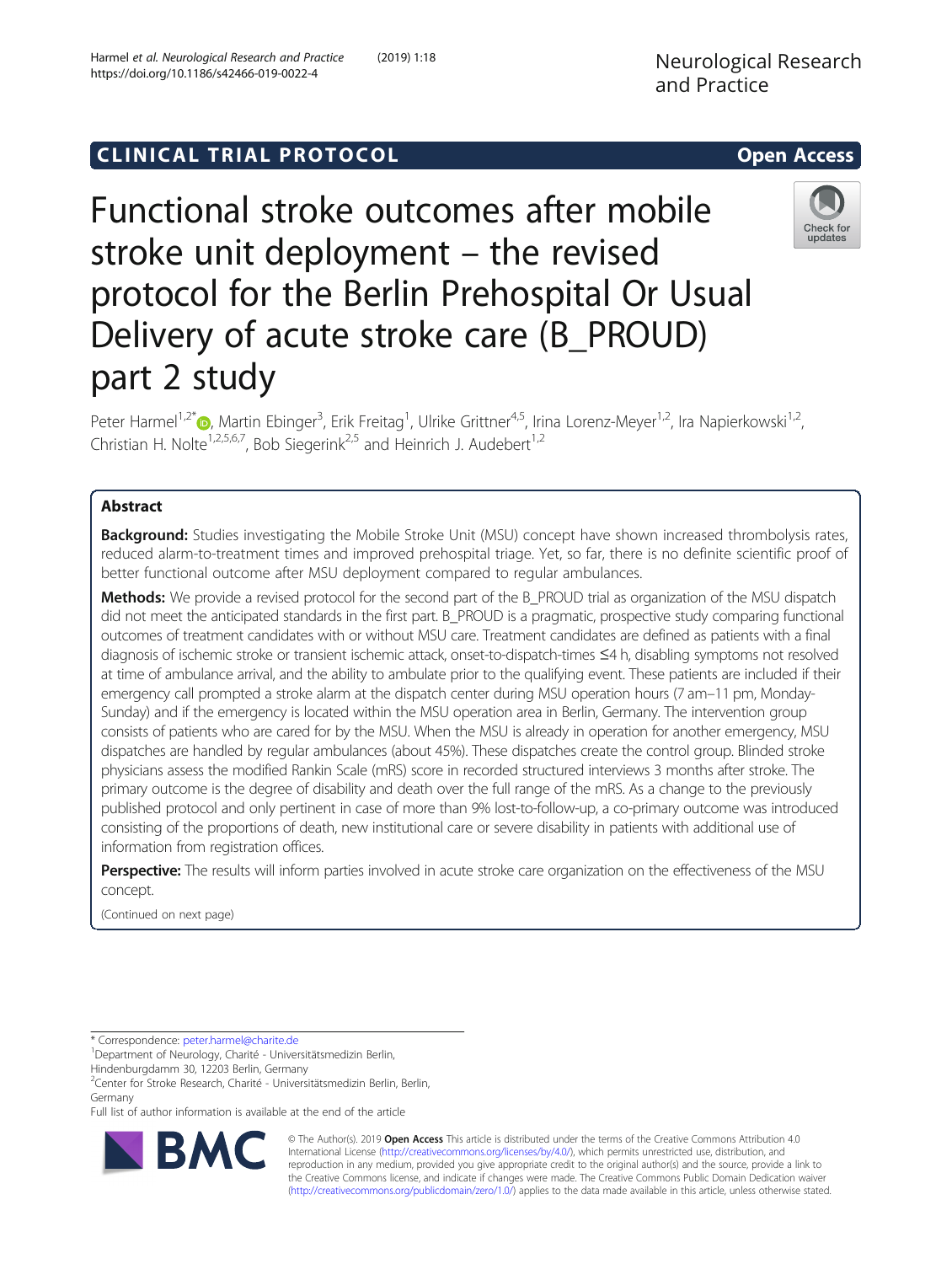# (Continued from previous page)

Trial registration: The protocol is registered in [\(NCT03931616\)](https://clinicaltrials.gov/ct2/show/NCT03931616) and has been approved by the ethical review committee of the Charité – University Medicine Berlin (EA4/109/15) on September 2, 2015. The study protocol of B\_PROUD part 1 had been published in the International Journal of Stroke as "Berlin Prehospital Or Usual Delivery of acute stroke care (B\_ PROUD) – study protocol" (doi: [https://doi.org/10.1177/1747493017700152\)](https://doi.org/10.1177/1747493017700152) on March 22, 2017 [1] previous to first patient's registration.

Keywords: Stroke, Prehospital, Mobile stroke unit, Thrombolysis, Endovascular thrombectomy, Functional outcome

# Background

In the event of an acute ischemic stroke, fast recanalization of the occluded vessel is crucial because of the rapid death of neurons in ischemic brain tissue [\[2\]](#page-4-0). The only evidence-based measures to achieve tissue reperfusion are administration of tissue-type plasminogen activator and endovascular thrombectomy. The Mobile Stroke Unit (MSU) concept was first introduced in 2008 in Homburg, Germany [\[3\]](#page-4-0). In 2011 the Stroke Emergency Mobile (STEMO) was implemented in Berlin, Germany and yielded clear improvements regarding thrombolysis rates and onset-to-treatment times [[4](#page-4-0)]. Additionally, ischemic and hemorrhagic stroke patients have been more accurately routed to hospitals with Stroke Units or neurosurgery departments [\[5\]](#page-4-0). In the meantime, the MSU concept has been implemented in many cities worldwide, and various groups contribute their experiences to the Pre-hospital Stroke Treatment Organization (PRESTO) [\[6\]](#page-4-0). Yet, despite a non-significant trend for disability-free survival at 3 months in favor of the MSU care group in a registry-based analysis [[7](#page-4-0), [8\]](#page-4-0), definite scientific proof of a positive effect of MSU treatment on functional outcome of stroke patients is still lacking. Thus, we started the B\_PROUD study on February 1, 2017 [\[1](#page-4-0)]. In the meantime, the STEMO service in Berlin was extended to three simultaneously operating STEMOs covering almost the entire Berlin city area. Since logistical problems occurred during almost the entire first study period, we recognized the necessity of a revised study protocol for an additional evaluation during the period after resolving these challenges. The deviations from the original STEMO setting during the PHANTOM-S trial [[4](#page-4-0)] included reduced accuracy of dispatching for stroke emergencies, fewer STEMO dispatches for severe stroke cases (because general emergency physicians were dispatched to patients with impaired consciousness or instable vital parameters instead of the STEMO team), more frequent cancellations of the STEMO dispatch (thus leading to more cross-overs and in-hospital thrombolyses), and longer distances to scene. These issues led to fewer and more delayed STEMO interventions and thrombolytic treatments. After adjustment of the STEMO dispatch organization, we expect that the use of the dispatch algorithm will be equivalent to its use during the preceding PHANTOM-S trial. Following the recommendation of the B\_PROUD Data

Safety Monitoring Board and in agreement with the Berlin Department of Internal Affairs, we decided to start a second part of the B\_PROUD study - with full reporting of the first evaluation period.

# **Methods**

# Aim of the trial

Here, we describe a confirmatory trial to prove the efficacy of the MSU intervention compared to regular care using the modified Rankin Scale (mRS) score 3 months after event.

### Study description and study design

B\_PROUD (Berlin Prehospital Or Usual Delivery of acute stroke care) is a pragmatic, prospective, multicenter study with blinded outcome assessment (PROBE design). Inclusion of eligible patients is currently carried out in the metropolitan area of Berlin, Germany, in cooperation with all 15 stroke centers of various Berlin hospital owners. The B\_PROUD study makes use of the B-SPATIAL registry (Berlin – specific acute therapy in ischemic or hemorrhagic stroke with long-term follow-up, NCT03027453) that collects 3 months follow-up assessment on an opt-out basis. In line with German data-protection legislation and approval of the Berlin data protection representatives, patients are informed beforehand about the planned follow-up and can opt-out at any time before or during the telephone interview or optional questionnaire based assessment.

# Arms and intervention

The intervention group consists of patients for whom an MSU is deployed by the dispatch center of the Berlin Fire Department after stroke suspicion during emergency call [[9](#page-4-0)]. Based on the preceding PHANTOM-S trial [\[4\]](#page-4-0), approximately 45% of the stroke alarms are expected to be handled by regular ambulances because the MSU is already in operation or undergoing service. Compared to regular ambulances offering standard of care, the intervention by MSU includes prehospital neurovascular expertise by a neurologist staffing the MSU, computed tomography (CT) based brain scanning including visualization of large vessel occlusion by CT-angiography, and specific pre-notification to endovascular treatment capable centers. Details of the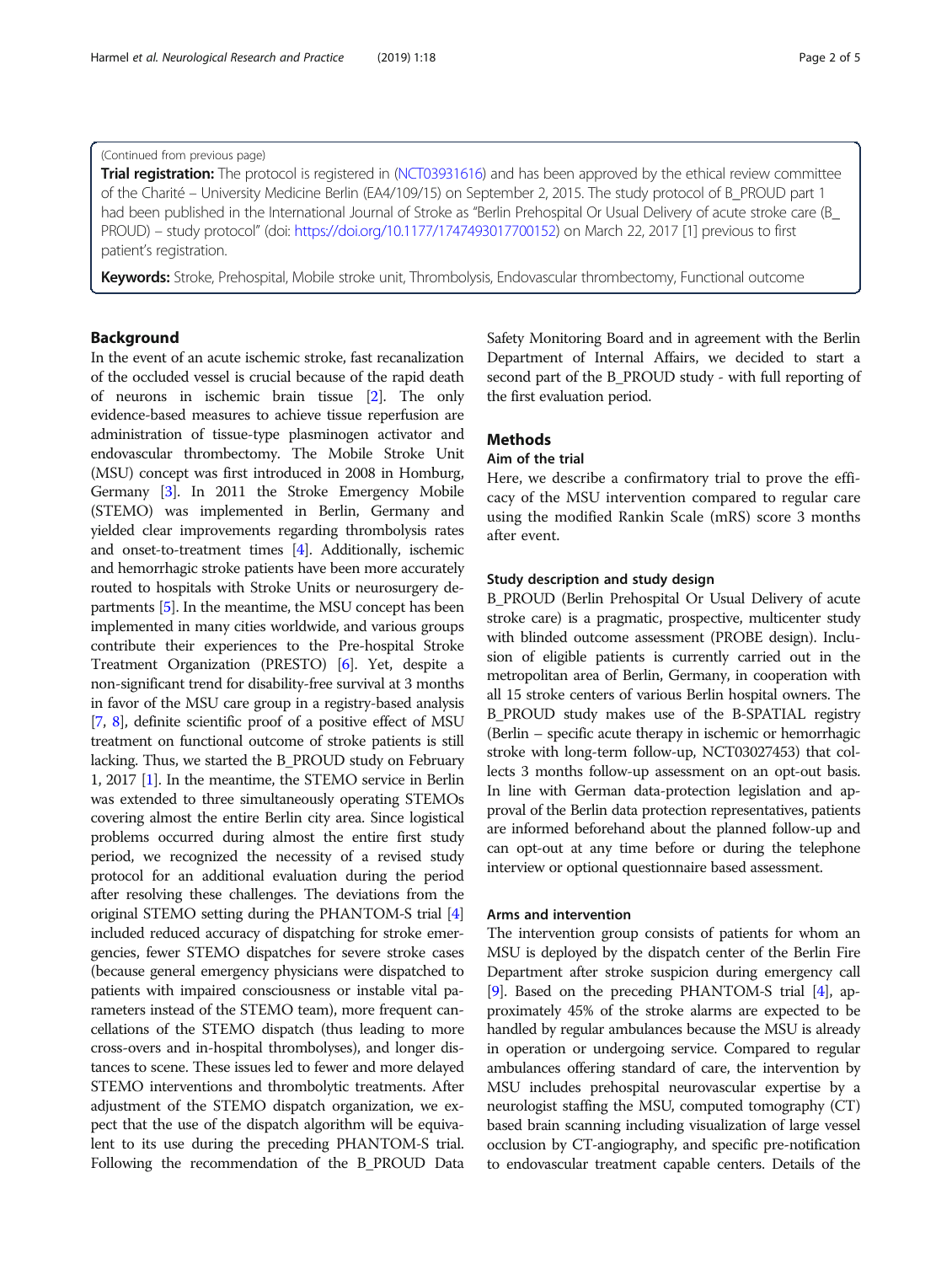<span id="page-2-0"></span>

|            | Table 1 Inclusion and exclusion criteria for the study |  |  |  |  |
|------------|--------------------------------------------------------|--|--|--|--|
| population |                                                        |  |  |  |  |

| Inclusion criteria:                                  |                                                                                                                                                 |  |  |  |
|------------------------------------------------------|-------------------------------------------------------------------------------------------------------------------------------------------------|--|--|--|
| 1.                                                   | Suspected acute stroke according to the dispatcher stroke<br>identification algorithm [8] during MSU hours and within<br>the MSU catchment area |  |  |  |
| 2.                                                   | Age $\geq$ 18 years                                                                                                                             |  |  |  |
| Inclusion criteria for the primary study population: |                                                                                                                                                 |  |  |  |
| 3.                                                   | Final diagnosis of ischemic stroke (ICD-10: 163) or TIA<br>(G45 except G45.4)                                                                   |  |  |  |
| 4.                                                   | Pre-stroke mRS $\leq$ 3 (able to ambulate without assistance)                                                                                   |  |  |  |
| 5.                                                   | Confirmed onset-to-alarm time $\leq 4$ h                                                                                                        |  |  |  |
| Exclusion criteria:                                  |                                                                                                                                                 |  |  |  |
| 1.                                                   | Symptom remission until arrival of MSU or regular ambulance <sup>a</sup>                                                                        |  |  |  |
| $\mathfrak{D}$                                       | Malignant or other severe primary disease with life<br>expectancy $<$ 1 year                                                                    |  |  |  |
| Exclusion criteria for the primary study population: |                                                                                                                                                 |  |  |  |

- 3. Major surgery within last 4 weeks
- 4. Confirmed stroke within last 3 months
- 5. Absolute contraindication for both thrombolysis and endovascular treatment

ICD-10 International Statistical Classification of Diseases and Related Health Problems 10th revision, mRS modified Rankin Scale, MSU Mobile Stroke Unit, TIA transient ischemic attack, <sup>a</sup>no acute disabling neurological symptoms described in emergency medical service (EMS) documentation

STEMO equipment, staffing and operational procedures have been published elsewhere [[10,](#page-4-0) [11](#page-4-0)]. After a decision of the Berlin state government that STEMO care should be available for the entire population of Berlin, two additional STEMOs have been implemented and gone operational in 2017 and 2018 – under the condition of an accompanying scientific evaluation on outcome effects.

## Eligibility criteria

All patients calling the emergency services and prompting a stroke alarm [[9](#page-4-0)] at the dispatch center will be screened for eligibility. Only treatment candidates defined by the inclusion and exclusion criteria listed in Table 1 will be included in the primary study population and thus compared for the primary outcome. Thereby, the screening process is operationalized aiming at a minimization of selection bias. Monitoring is carried out continuously for all eligibility criteria. If ascertainment is uncertain, the clinical documentation is submitted to an independent adjudication committee for blinded judgement. Additionally, patients with [[1\]](#page-4-0) stroke mimics receiving thrombolysis will be included in a sensitivity analysis together with the primary study population, and patients with [\[2](#page-4-0)] intracerebral hemorrhage presenting within 6 h from symptom onset will be analyzed as a companion study population.

The primary outcome is the modified Rankin score (mRS) 3 months after the acute event which is the most common outcome measure in stroke trials [[12\]](#page-4-0). Since the type of intervention does not allow blinding of patients, the structured telephone interviews after 3 months are recorded and subsequently assessed by stroke experts who are unaware of the treatment arm allocation. For those patients who remain unreachable via phone or mail, we use information from registration offices regarding vital and residential status including living address. This information allows assessment of the co-primary outcome consisting of the following

#### Table 2 Outcome measures

Primary outcome measure:

- 1. Primary outcome: assessment of functional outcome over the entire range of the mRS
- 2. Co-primary outcome: assessment of functional outcome including the following range of outcomes: mRS 0–3 if available, mRS 4–5 or (if mRS is missing) living in institution (information according registration office at 4 months after stroke), and death

Secondary outcome measures:

- 1. Thrombolysis rate
- 2. Endovascular thrombectomy rate
- 3. Onset-to-treatment time
- 4. Onset-to-reperfusion time (for endovascular thrombectomy, Charité centers only)
- 5. Alarm-to-imaging time
- 6. Alarm-to-treatment time
- 7. Imaging-to-treatment time
- 8. Cost effectiveness (additional costs due to implementation and running of STEMO, duration of hospital stay regarding acute treatment and rehabilitation, hospital related costs, costs of long-term care, and combination of above mentioned)
- 9. Quality of life (EQ-5D)
- 10. Shift analyses for mRS ≤ 1 at 3 months in patients ≤80 years of age living at home without disability and mRS ≤ 2 at 3 months in patients > 80 years of age living at home with help or living in an institution
- 11. Secondary ICH after thrombolysis or thrombectomy
- 12. Symptomatic secondary ICH according to the discharge letter
- 13. In-hospital mortality
- 14. Death rate over time (Kaplan-Meier plot)
- 15. Discharge status (including in-hospital mortality among patients not included in the primary study population, especially patients with ICH)
- 16. Functional outcome among patients with ICH
- 17. Rate of emergency medical service deliveries to specialized facilities (patients with large vessel occlusion to endovascular thrombectomy capable facility, patients with ICH to neurosurgery department)

EQ-5D EuroQol Group 5 dimensions, ICD-10 International Statistical Classification of Diseases and Related Health Problems 10th revision, ICH intracerebral hemorrhage, mRS modified Rankin Scale, MSU Mobile Stroke Unit, TIA transient ischemic attack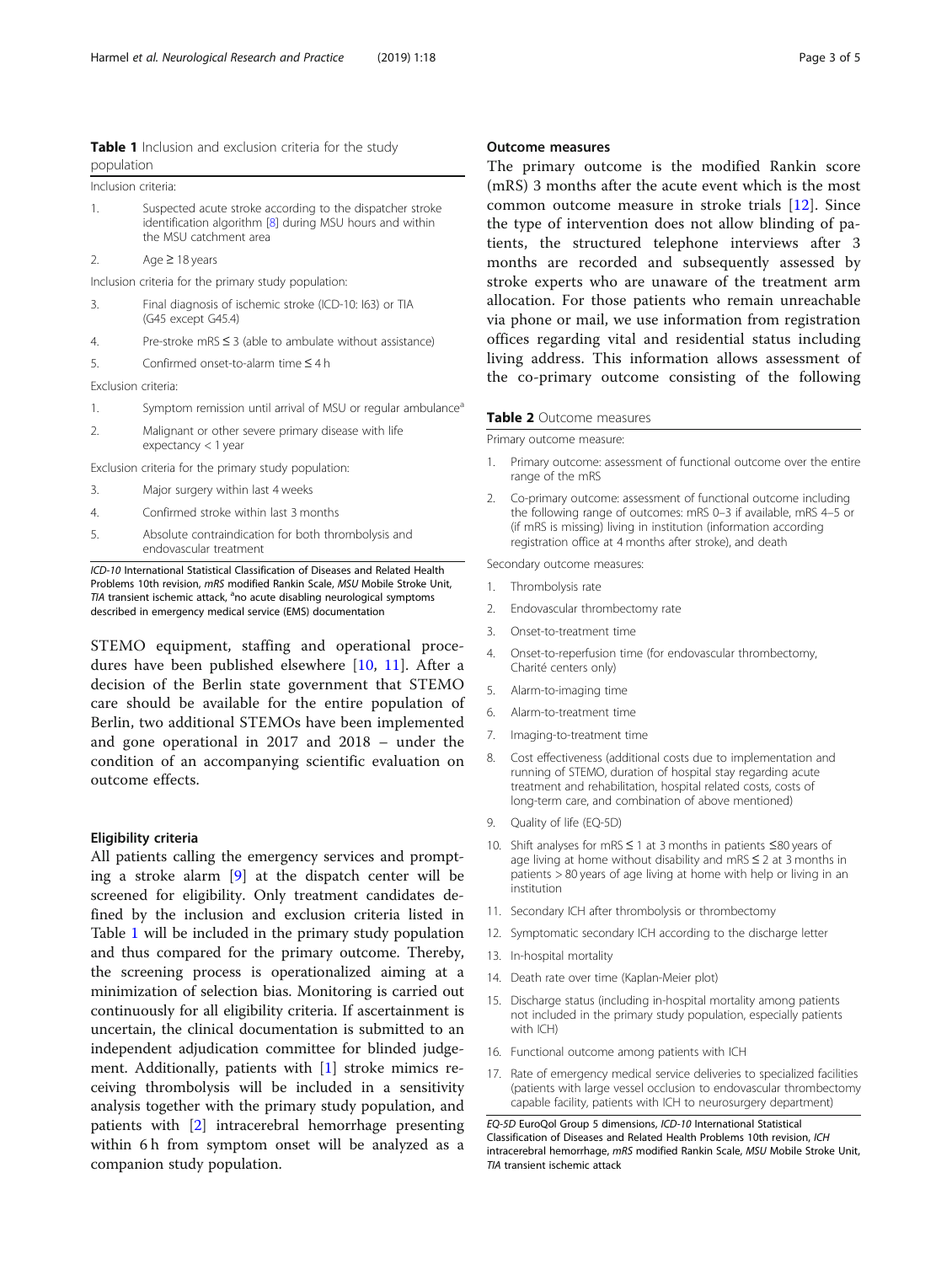three categories: '1' able to ambulate (mRS 0–3) or (if mRS not available) living at home, '2' living with severe disability (mRS 4–5) or living in institutional care, and '3' death (mRS 6). We introduced this novel outcome definition within a study protocol amendment during the first part of the B\_PROUD trial in order to use all available information for the purpose of informing parties involved in acute stroke care organization on the effectiveness of the MSU concept. Only if the lost-to-follow-up rate is higher than 9% in this community nested trial, this outcome will be used as a co-primary outcome measure. .

Secondary outcomes include performance measures like thrombolysis and endovascular treatment rates and process times as well as clinical outcomes such as quality of life and dichotomized three-months mRS. All outcome measures are listed in in detail in Table [2](#page-2-0).

A continuous reporting system for serious adverse events of special interests (SAESI) is implemented to check rates of symptomatic secondary intracerebral hemorrhages (sICH) or deaths. In case of more than 10 deaths within 7 days (or at discharge, whatever comes first), or more than 10 symptomatic sICH per 100 treatment candidates in the MSU group, the study has to be stopped after recommendation by an external data safety monitoring board. To address the intention-to-treat approach for outcome analyses, we rigorously consider STEMO availability as determinative and, for example, count cancellations of STEMO dispatches to the MSU intervention group.

### Sample size estimation

The proposed sample size to be analyzed is 1372 patients – equal to the sample size of B\_PROUD part 1. Sample size calculation was originally performed in October 2015 based on outcomes seen in a registry-based comparison of the first 193 patients with pre-hospital thrombolysis on STEMO and 615 consecutive patients with in-hospital thrombolysis of the Charité thrombolysis registry. Inclusion of 1500 patients will be necessary, considering 9% lost-to-follow-up. For the primary outcome, we expect the following differences (STEMO vs. control group): mRS 0: 21/21%; 1: 21/15%; 2: 7/9%; 3: 20/12%; 4: 11/14%; 5: 5/9%; 6: 15/20%. The Mann-Whitney test with two-sided significance level of 0.05 has 80% power to detect such a group difference in at least 686 patients per group.

In case of more than 9% lost-to-follow-up, the study will be seen as successful only if both co-primary endpoints (mRS, mRS in three categories: 0–3, 4–5, 6) show significant better outcome for the intervention using a two-sided significance level of  $\alpha$  = 0.05.

The power calculation was conducted with the R-Package sample size  $[13]$  $[13]$  $[13]$ . Since there is scarce information on the possible effect size, an interim analysis for a blinded sample size re-estimation is planned after primary outcome assessment of 300 patients.

# **Contacts**

B\_PROUD is sponsored by Charité – University Medicine Berlin, Berlin, Germany via the Center for Stroke Research Berlin and the excellence cluster NeuroCure, Berlin, Germany, and funded by German Research Foundation. The B\_PROUD MSU evaluation is conducted in close collaboration with the Berlin Fire Department and its medical lead of EMS as well as with the 15 Berlin stroke centers.

# Perspective

While scientific evaluations of the Berlin MSU implementation so far have shown that pre-hospital thrombolysis is safe and associated with a substantial shortening in time to treatment  $[4, 7]$  $[4, 7]$  $[4, 7]$ , a definite proof of clinical benefit has not yet been accomplished. The B\_PROUD trial was therefore designed to provide confirmatory evidence that earlier (pre-hospital) stroke work-up and treatment leads to better functional outcomes. Recruitment to B\_PROUD part 1 was started in February 2017 and is planned to be completed in 2019, concurrent with a similar trial, the BEST-MSU trial [[14](#page-4-0)]. Despite similar inclusion criteria of the latter also ensuring the comparison of only treatment candidates, our study design allows follow-up of the patients without written informed consent which may to some extend limit external validity by introducing a selection bias.

In addition to the primary outcome, the B\_PROUD study will provide valuable information on effects of earlier treatment (blood pressure lowering and anticoagulation reversal) on hematoma volumes in intracerebral hemorrhages.

While the time saving approach of the prehospital MSU concept is intriguing, stakeholders of stroke care need reliable information on the effect size of clinical outcomes and cost-effectiveness. The expected benefits in outcome and potentially reduced costs for hospital and long-term care need to be weighed against additional costs of implementation and running not only a single but three STE-MOs. B\_PROUD and parallel studies such as BEST-MSU [[14](#page-4-0)] are designed to provide the needed data and will therefore support future decision making.

#### Abbreviations

B\_PROUD: Berlin Prehospital Or Usual Delivery of acute stroke care; BEST-MSU: Benefits of Stroke Treatment Delivered Using a Mobile Stroke Unit; B-SPATIAL: Berlin - specific acute therapy in ischemic or hemorrhagic stroke with long-term follow-up; CT: Computed tomography; EMS: Emergency medical service; EQ-5D: EuroQol Group 5 dimensions; ICD10: International Statistical Classification of Diseases and Related Health Problems 10th revision; ICH: Intracerebral hemorrhage; mRS: Modified Rankin scale; MSU: Mobile Stroke Unit; PHANTOM-S: Pre-Hospital Acute Neurological Therapy and Optimization of Medical care in Stroke patients; PRESTO: Prehospital Stroke Treatment Organization; PROBE: Prospective randomized open blinded end-point; SAESI: Serious adverse events of special interests; sICH: secondary intracerebral hemorrhage; STEMO: Stroke Emergency Mobile; TIA: Transient ischemic attack